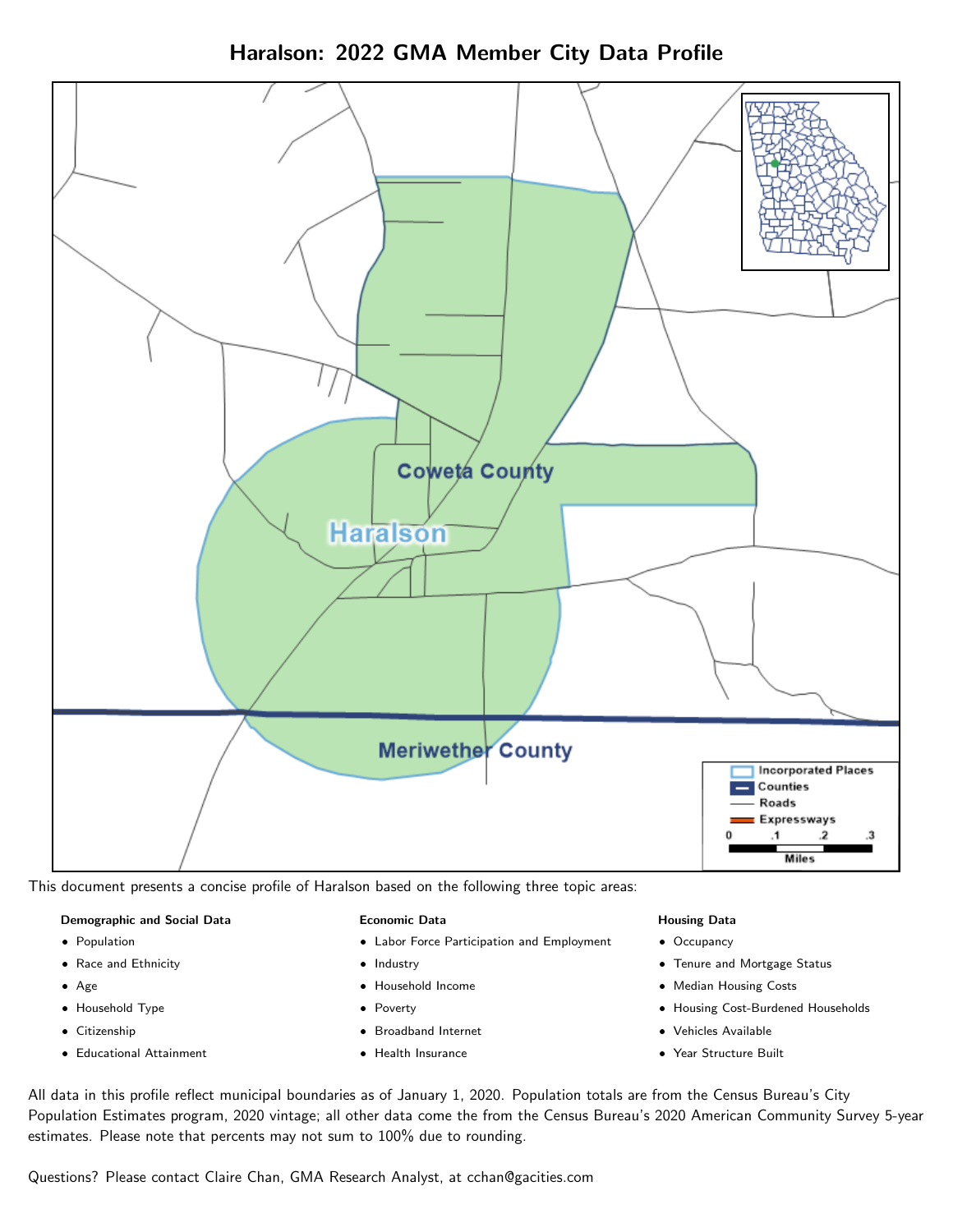# Haralson: Demographic and Social





16% 14% 12% 10% 8% 6% 4% 2% 0% 2% 4% 6% 8% 10% 12% 14% 16%

Source: American Community Survey, 2020 5-year estimates, table B01001 Source: American Community Survey, 2020 5-year estimates, table B11001

# Native Born 99% Naturalized 1%

### Race and Ethnicity



Source: U.S. Census Bureau, City Population Estimates, 2020 vintage Source: American Community Survey, 2020 5-year estimates, table B03002

# Household Type



## Educational Attainment



Source: American Community Survey, 2020 5-year estimates, table B05002 Source: American Community Survey, 2020 5-year estimates, table B15002



#### **Citizenship**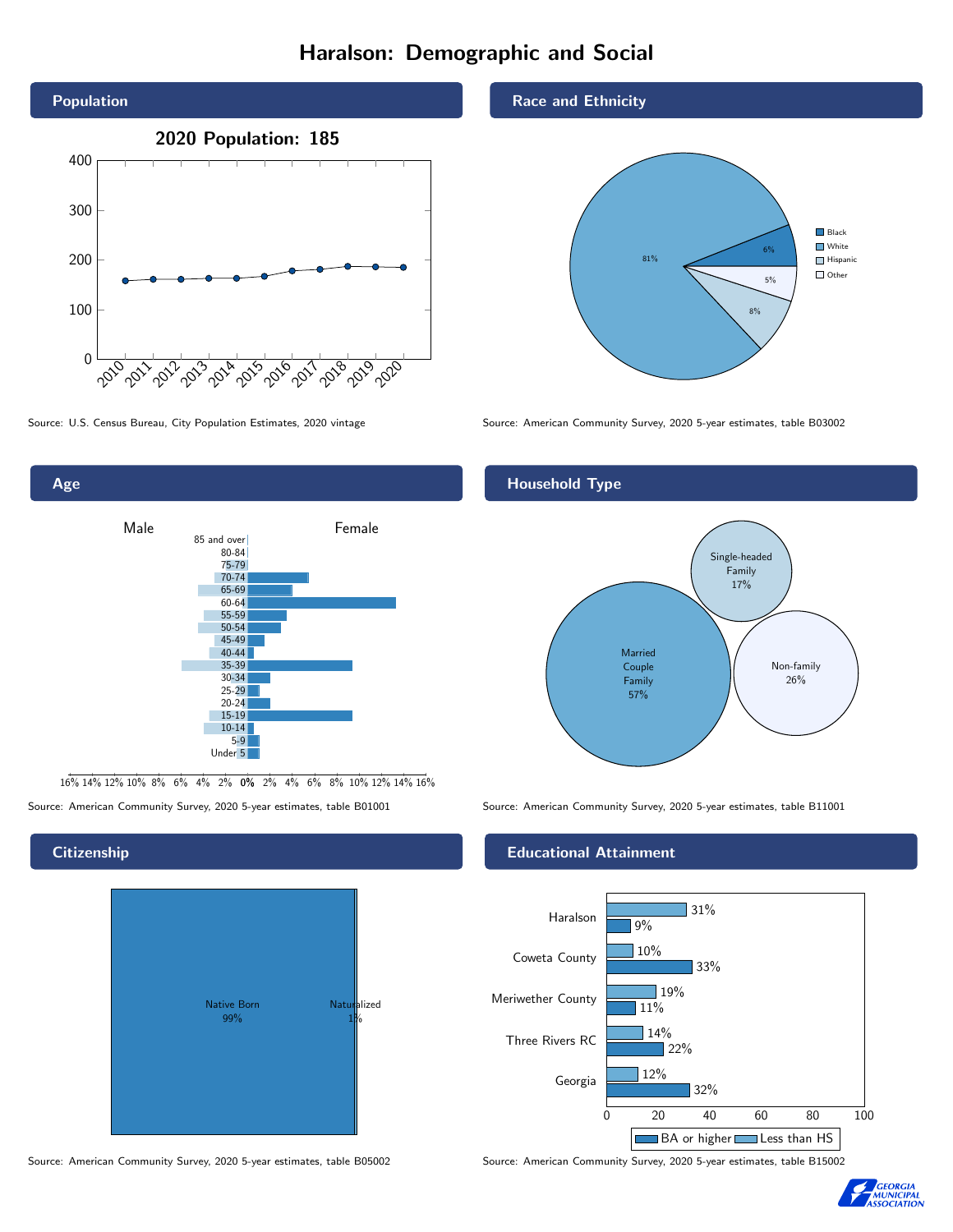# Haralson: Economic





Source: American Community Survey, 2020 5-year estimates, table B23001 Note: Unemployment rate is based upon the civilian labor force.

# Household Income



Source: American Community Survey, 2020 5-year estimates, tables B19013 and B19025 Source: American Community Survey, 2020 5-year estimates, table B17010



Source: American Community Survey, 2020 5-year estimates, table B28002 Source: American Community Survey, 2020 5-year estimates, table B18135

#### Industry

| Agriculture, forestry, fishing and hunting, and mining      | $0\%$ |
|-------------------------------------------------------------|-------|
| Construction                                                | 6%    |
| Manufacturing                                               | 13%   |
| <b>Wholesale Trade</b>                                      | 6%    |
| Retail Trade                                                | 13%   |
| Transportation and warehousing, and utilities               | 8%    |
| Information                                                 | $1\%$ |
| Finance and insurance, real estate, rental, leasing         | 6%    |
| Professional, scientific, mgt, administrative, waste mgt    | 14%   |
| Educational services, and health care and social assistance | 6%    |
| Arts, entertainment, recreation, accommodation, food        | 19%   |
| service                                                     |       |
| Other services, except public administration                | 5%    |
| Public administration                                       | $4\%$ |

Source: American Community Survey, 2020 5-year estimates, table C24030

# Poverty



## Health Insurance